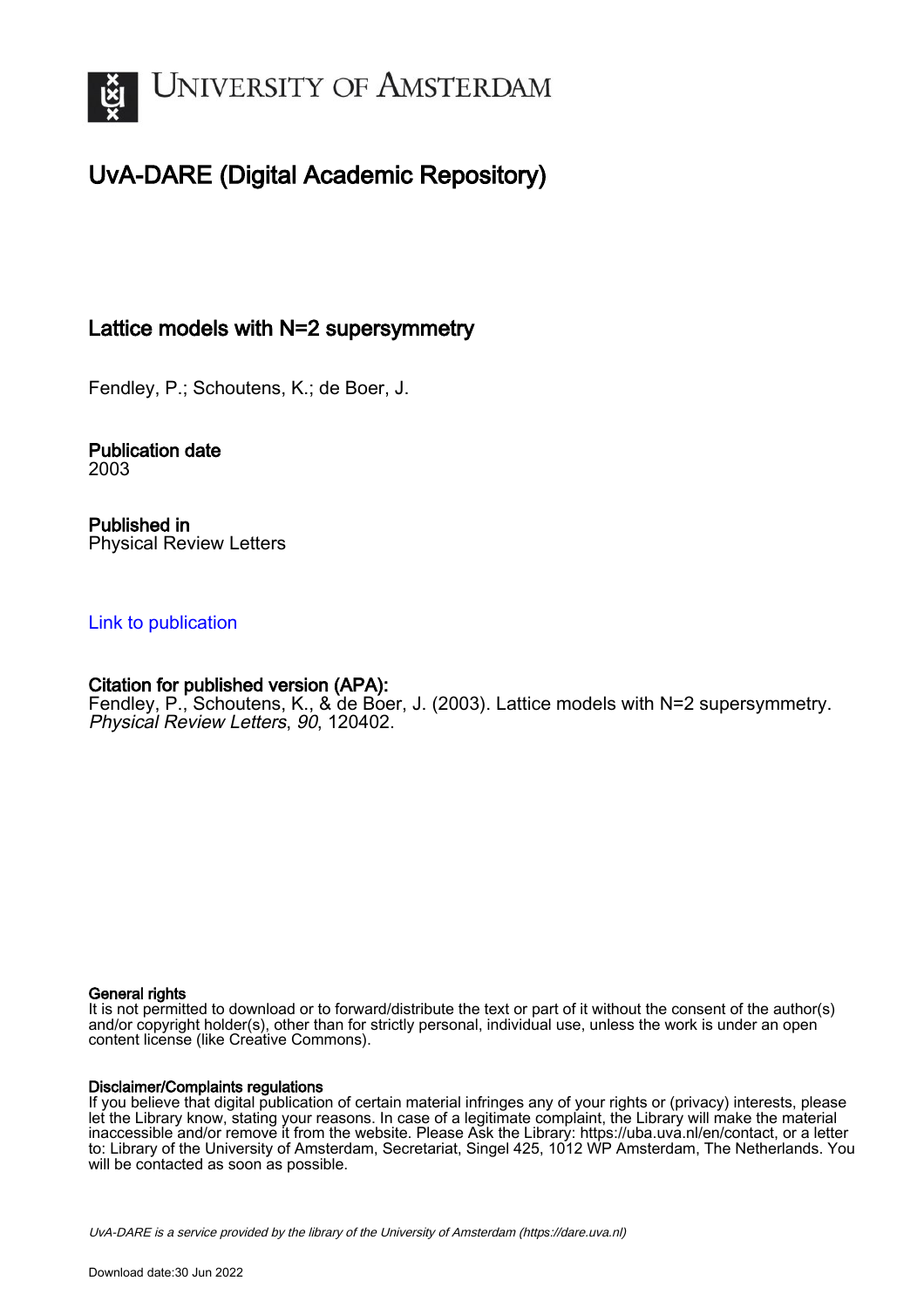### **Lattice Models with**  $\mathcal{N} = 2$  **Supersymmetry**

Paul Fendley,<sup>1,\*</sup> Kareljan Schoutens,<sup>2,†</sup> and Jan de Boer<sup>2,‡</sup>

<sup>1</sup> Department of Physics, University of Virginia, Charlottesville, Virginia 22904-4714<br><sup>2</sup>Institute for Theoretical Physics, University of Amsterdam Valckenierstraat 65, 1018 YF Amsterdam

*Institute for Theoretical Physics, University of Amsterdam, Valckenierstraat 65, 1018 XE Amsterdam, The Netherlands*

(Received 1 November 2002; published 25 March 2003)

We introduce lattice models with explicit  $\mathcal{N} = 2$  supersymmetry. In these interacting models, the supersymmetry generators  $Q^{\pm}$  yield the Hamiltonian  $H = \{Q^+, Q^-\}$  on any graph. The degrees of freedom can be described as either fermions with hard cores, or as quantum dimers; the Hamiltonian of our simplest model contains a hopping term and a repulsive potential. We analyze these models using conformal field theory, the Bethe ansatz, and cohomology. The simplest model provides a manifestly supersymmetric lattice regulator for the supersymmetric point of the massless  $(1 + 1)$ -dimensional Thirring (Luttinger) model. Generalizations include a quantum monomer-dimer model on a two-leg ladder.

DOI: 10.1103/PhysRevLett.90.120402 PACS numbers: 05.30.–d, 05.50.+q, 11.30.Pb

Supersymmetry is an exceptionally powerful theoretical tool. It can allow exact computations in field theory and string theory, even when interactions are strong. However, since only certain quantities can be computed nonperturbatively, a lattice formulation of supersymmetric field theories would be useful. Efforts to achieve this aim have concentrated mainly on taking a known field theory and discretizing it [1]. Since the supersymmetry algebra involves the Poincaré algebra, putting it on a lattice automatically breaks at least some of the supersymmetries. The difficulty is in ensuring that the supersymmetry is maintained in the continuum limit.

In this Letter, we approach the problem in a different way. We introduce simple lattice models with  $\mathcal{N} = 2$ supersymmetry, describing interacting fermions and quantum monomer-dimer systems. We show that the continuum limit of the simplest of these models is a wellknown  $(1 + 1)$ -dimensional quantum field theory with  $\mathcal{N} = (2, 2)$  superconformal symmetry. We also note the close connections with models of current interest in the study of strongly correlated electrons, and show how supersymmetry can be useful in studying their properties. There are two key questions we will attempt to answer. The first is: What properties can be computed exactly using the supersymmetry? The second is: Which (if any) field theories describe the models in the continuum limit?

Our definition of  $\mathcal{N} = 2$  supersymmetry is that the Hamiltonian *H* is built from two nilpotent fermionic generators denoted  $Q^+$  and  $Q^- = (Q^+)^{\dagger}$  [2]. It is

$$
H = \{Q^+, Q^-\}.
$$
 (1)

The fact that  $Q^+$  and  $Q^-$  commute with *H* follows from the nilpotency  $(Q^+)^2 = (Q^-)^2 = 0$ . Models with  $\mathcal{N} = 2$ supersymmetry also have a fermion-number symmetry generated by F with  $[F, Q^{\pm}] = \pm Q^{\pm}$ . We shall show how, in at least some cases, this lattice supersymmetry extends to a space-time super(conformal) symmetry in the field theory describing the continuum limit. Lattice models with a symmetry involving fermionic generators, such as the *t*-*J* model at  $J = \pm 2t$ , are often called "supersymmetric'' in the condensed-matter literature, but do not have a Hamiltonian of the form of Eq. (1).

The models we introduce can be defined on any lattice (or actually, any graph) in any dimension. The simplest model involves a single species of fermion *ci*, placed at any site *i* of the lattice. The fermion obeys the usual anticommutator  $\{c_i, c_j^{\dagger}\} = \delta_{ij}$ , and the operator  $F =$  $\sum_i c_i^{\dagger} c_i$  counts the number of fermions. We impose the restriction that the fermions have hard cores, meaning that fermions are not allowed on neighboring sites. A hard-core fermion is created by  $c_i^{\dagger} P_{\langle i \rangle}$ , where the projection operator  $P_{\langle i \rangle}$  requires all sites neighboring *i* to be empty:

$$
\mathcal{P}_{\langle i \rangle} = \prod_{j \text{ next to } i} (1 - c_j^{\dagger} c_j). \tag{2}
$$

The supersymmetry operators are defined by

$$
Q^+ = \sum_i c_i^{\dagger} P_{\langle i \rangle}, \qquad Q^- = \sum_i c_i P_{\langle i \rangle}. \qquad (3)
$$

It is easy to verify that  $(Q^+)^2 = (Q^-)^2 = 0$ . The Hamiltonian is therefore

$$
H = \sum_{i} \sum_{j \text{ next to } i} \mathcal{P}_{\langle i \rangle} c_i^{\dagger} c_j \mathcal{P}_{\langle j \rangle} + \sum_{i} \mathcal{P}_{\langle i \rangle}. \tag{4}
$$

The first term in the Hamiltonian allows fermions to hop to neighboring sites, with the projectors maintaining the hard-core repulsion. The second term favors having more fermions, as long as they are more than two sites from each other. Thus, one can view it as a repulsive potential for fermions, in addition to the hard core.

The supersymmetry is very useful for finding the  $E = 0$  ground states of a theory [2]. All eigenvalues *E* of the Hamiltonian Eq. (1) satisfy  $E \ge 0$ , and the eigenstates form either singlet or doublet representations of the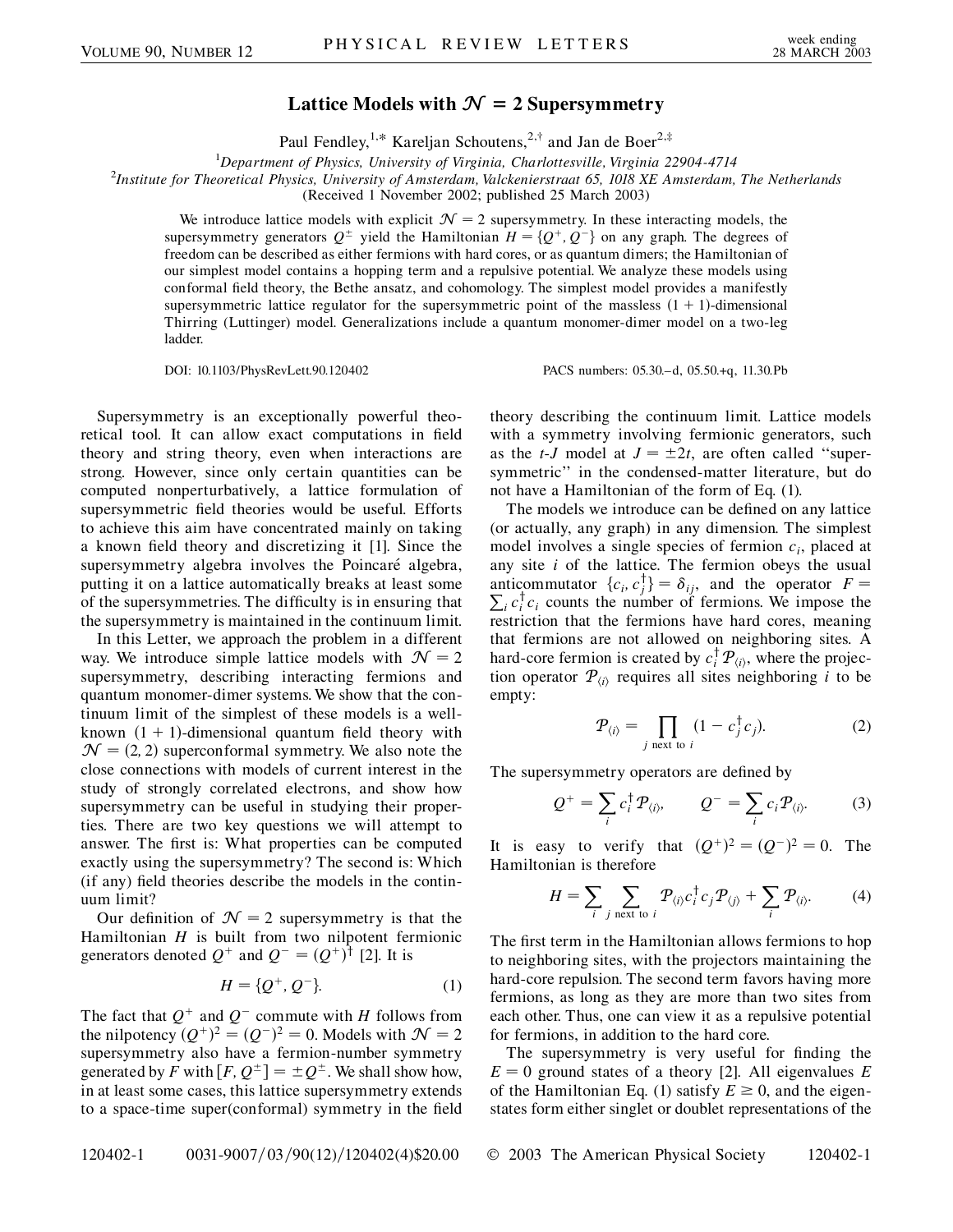supersymmetry algebra. All singlets must have  $E = 0$ , and all states  $|g\rangle$  with  $E = 0$  are singlets:  $Q^+|g\rangle =$  $Q^{-}|g\rangle = 0$ . Eigenstates  $|s\rangle$  with  $Q^{-}|s\rangle = 0$  and  $E > 0$ give rise to a doublet  $\langle |s\rangle, Q^+|s\rangle$  of eigenstates with the same eigenvalue *E*. All  $E > 0$  eigenstates of *H* can be decomposed into doublets; i.e., the four-dimensional representation  $(|s'\rangle, Q^{-}|s'\rangle, Q^{+}|s'\rangle, Q^{+}Q^{-}|s'\rangle)$  is reducible. Let

$$
|s\rangle \equiv |s'\rangle - \frac{1}{E_s}Q^+Q^-|s'\rangle,
$$

where  $E_s > 0$  is defined by  $H|s'\rangle = E_s|s'\rangle$ . Then  $Q^-|s\rangle =$ 0, and ( $|s\rangle$ ,  $Q^+|s\rangle$ ) and  $(Q^-|s'\rangle, Q^+Q^-|s'\rangle)$  form two irreducible doublets. These simple properties of the states make computing the Witten index [2],

$$
W = \text{tr}[(-1)^F e^{-\beta H}], \tag{5}
$$

possible. Because the two states in a doublet have the same energy, their contribution to *W* cancels, leaving the trace only over  $E = 0$  ground states. W is thus independent of  $\beta$ , and can thus be found by evaluating (5) in the  $\beta \rightarrow 0$  limit, where all states contribute with weight  $(-1)^F$ . For example, for the hard-core fermions on a cube, one finds  $W = 1 - 8 + 16 - 8 + 2 = 3$ , so that in this case there are at least three ground states.

For another example, consider the six-site chain with periodic boundary conditions. There is one state  $|0\rangle$  with  $f = 0$ , and six states  $c_i^{\dagger} |0\rangle$  with  $f = 1$ , while, because of the hard cores, there are nine states with  $f = 2$ , and two with  $f = 3$ . This means  $W = 1 - 6 + 9 - 2 = 2$ . We can find these two ground states by grouping the other states into doublets. The vacuum obeys  $Q^{-} |0\rangle = 0$  and  $Q^{+} |0\rangle = 0$  $\sum_{i=1}^{6} c_i^{\dagger} |0\rangle$ , so (|0),  $Q^+ |0\rangle$ ) form a doublet. The remaining five states with  $f = 1$  are all annihilated by  $Q^-$  but not  $Q^+$ , so there are five doublets with  $(f, f + 1) = (1, 2)$ . The states with  $f = 3$  are both annihilated by  $Q^+$  but not  $Q^-$ , giving two doublets with  $(f, f + 1) = (2, 3)$ . This accounts for all the states save two with  $f = 2$ . These two states cannot form a doublet, because they have the same fermion number. They therefore must be singlets, and so these states with  $f = 2$  are the two  $E = 0$  ground states. With a little more work, one finds that they have eigenvalues  $\exp(\pm i\pi/3)$  under translation by one site.

Finding the ground states for supersymmetric hardcore fermions on a general graph poses a fascinating combinatorial problem. The powerful tool of cohomology theory allows us to compute the number of ground states at any fermion number. The supersymmetry generator *Q* satisfies  $(Q^+)^2 = 0$ , and the  $E = 0$  ground states are precisely the states  $|s\rangle$  that satisfy  $Q^+|s\rangle = 0$  and that cannot be written in the form  $|s\rangle = Q^+|s'\rangle$ . Those states form what is called the cohomology of the operator  $Q^+$ , and for its computation a variety of techniques are available; we apply the ''spectral sequence'' technique here as follows. We split the lattice in two sublattices, with corresponding fermion-number operators  $F_1$  and  $F_2$ , so that  $F = F_1 + F_2$ .  $Q^+$  can also be split as  $Q_1^+ + Q_2^+$ , so that  $Q_i^+$  increases  $F_i$  by one. The two operators  $Q_1^+$  and  $Q_2^+$  are nilpotent and anticommute. The first step in the spectral sequence is to compute the cohomology of  $Q_1^+$ .  $Q_2^+$  becomes an operator acting on this cohomology, and the second step is to compute the cohomology of  $Q_2^+$  on this subspace. Often the process terminates here, and the result is the cohomology of  $Q^+$ . In general, the procedure continues for a finite number of additional steps (see, e.g., [3] for details). A similar procedure exists for a decomposition of a lattice into *n* sublattices, and, in particular, when every sublattice consists of a single site. Applying this to the *N*-site periodic chain, with  $F_1$  consisting of every third site, we find ground states solely at fermion number  $f = \text{int}[(N + 1)/3]$ . For a chain with  $N = 3p$ with *p* integer, we find two ground states [so  $W =$  $2(-1)^p$ ], while for  $N = 3p \pm 1$ , there is a single ground state [so  $W = (-1)^p$ ].

We can see heuristically why a ground state for the chain has  $f = \text{int}[(N + 1)/3]$ . The potential term in (6) alone is minimized by the state with a fermion on every third site; adding any more fermions forces fermions to be two sites away and raises the energy. The hopping term alone also discourages fermions from being only two sites away, because it has negative eigenvalues when fermions can hop to an adjacent site and back again, and the hard cores prevent this if there is another fermion two sites away. The state with a fermion on every third site,

#### ......

resembles a Néel state for a Heisenberg antiferromagnet. It is not an eigenstate of the Hamiltonian: The full ground state is disordered. However, like the Néel state, we expect this state to be a part of the ground state. Our derivations of  $f_{GS} = \text{int}[(N + 1)/3]$  confirm this intuition. This heuristic picture also gives the fermion numbers of the low-lying excited states. The excitations include defects (domain walls) in the Néel-like state, such as

......

The fermion number of this configuration is just one higher than that of the Néel-like state, and it has three identical defects. Since defects can be moved arbitrarily far apart with no change in the potential, it is natural to treat each defect as a quasiparticle with charge 1/3. The existence of fractional charge in  $1 + 1$  dimensions is an old story; this was first discovered in field theory [4].

The cohomology technique is applicable to more general models. Quantum dimer models are defined by placing the hard-core fermions  $c_i^{\dagger}$  on the links instead of the sites of a lattice. The product in  $P_{\langle i \rangle}$  is then over links which meet the link *i*, so that the projectors prohibit overlapping dimers. On the chain with 3*p* sites, the ground states have dimer number  $N_d = p$ , which is 2/3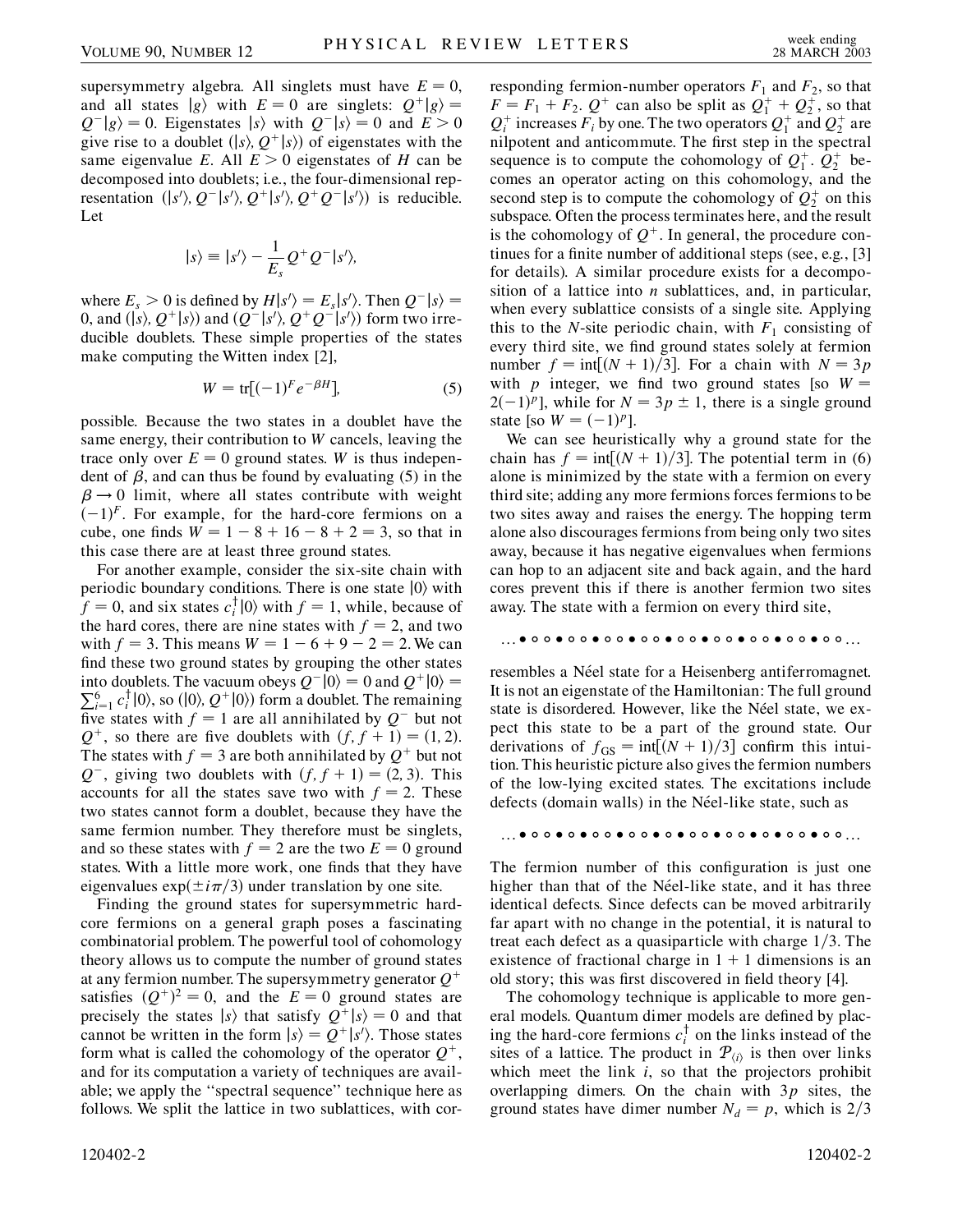of the value for close-packed dimers. For dimers on a twoleg ladder with  $R + 1$  rungs, we found that the number  $N_{\text{GS}}$  of ground states grows quickly with *R*, and that not all ground states have the same dimer number, leading to (partial) cancellations in the Witten index *W*. For example, for  $R = 7$ , one finds five  $E = 0$  ground states with  $N_d = 5, 5, 5, 5, 6$ , so  $W = -3$ . Our results, asymptotically precise for *R* large, are  $N_{GS} \sim (1.395)^R$  and  $W \sim (1.356)^R$ . It will be interesting to see if supersymmetry can be of use in other quantum dimer models [5].

We now analyze the one-dimensional case in more detail. The Hamiltonian Eq. (4) is on an *N*-site chain:

$$
H = \sum_{i=1}^{N} [P_{i-1}(c_i^{\dagger} c_{i+1} + c_{i+1}^{\dagger} c_i) P_{i+2} + P_{i-1} P_{i+1}], \quad (6)
$$

where  $P_i \equiv 1 - c_i^{\dagger} c_i$  is the projector on a single site. We take periodic boundary conditions, so indices are defined mod *N*. The translation operator *T* commutes with both *H* and *F*, and its eigenvalues *t* satisfying  $t^N = 1$  characterize the eigenstates of *H*. The Hamiltonian Eq. (6) resembles a lattice version of the Thirring model, a  $(1 + 1)$ -dimensional field theory with a four-fermion interaction term. Below we will make the connection precise.

We originally obtained the space of states for this model by applying a systematic ''finitization'' procedure [6] to the chiral spectrum of a specific two-dimensional  $\mathcal{N} = (2, 2)$  superconformal field theory (SCFT) with central charge  $c = 1$ . This construction follows two steps. In the first step, the full chiral Hilbert space of the SCFT is written in a ''quasiparticle'' basis, with the fundamental quasiparticles forming a supersymmetry doublet with charges  $(1/3, -2/3)$ . In the second step, the momenta of the individual quasiparticles are constrained to a maximum value in the order of *N*, corresponding to a discretization of the space direction of the SCFT with spacing of the order  $1/N$ . This then leads to a truncated or "finitized" partition sum  $Q_N(q, w)$ , which is closely related to the partition sum  $Z_N(q, w) =$  $Tr(q^{[N/(2\pi i)]\log T} w^{(N-3F)}),$  which keeps track of the eigenvalues of the translation operator *T* and the fermion-number *F* of the lattice model Eq. (6). This entire construction, to be detailed elsewhere, respects the supersymmetry. This gives a rationale for the existence of supersymmetry generators on this space of states, and it provides an independent way of determining the quantum numbers *t* and *f* of the supersymmetric ground states. We remark that an analogous construction based on the spinon basis of the simplest  $SU(2)$ -invariant CFT naturally leads to the space of states of the Heisenberg and Haldane-Shastry models for  $N$  spin-1/2 degrees of freedom. Clearly, many generalizations are possible.

We have discussed how the space of states in the model with Hamiltonian (6) arises from the finitization of the  $c = 1$  conformal field theory. Moreover, the lattice model and the SCFT have the same Witten index  $W = 2$ . We now give the results of a Bethe ansatz computation [7]. which makes the correspondence precise.

An eigenstate of *H* with *f* fermions is of the form

$$
\phi^{(f)} = \sum_{\{i_k\}} \varphi(i_1, i_2, \dots, i_f) c_{i_1}^{\dagger} c_{i_2}^{\dagger} \dots c_{i_f}^{\dagger} |0\rangle, \tag{7}
$$

where we order  $1 \le i_1 < i_2 - 1 < i_3 - 2 \dots$ . Bethe's ansatz for these eigenstates is [8]

$$
\varphi(i_1, i_2, \dots, i_f) = \sum_P A_P \mu_{P1}^{i_1 - 1} \mu_{P2}^{i_2 - 1} \dots \mu_{Pf}^{i_f - 1}, \quad (8)
$$

for some numbers  $\{\mu_1, \ldots, \mu_f\}$  and  $A_P$ ; the sum is over permutations *P* of the set  $(1, 2, \ldots, f)$ . By construction, the translation operator *T* has eigenvalue  $t = \prod_{k=1}^{d} \mu_k^{-1}$ . For a generic model, this ansatz does not work, but in the Heisenberg and other integrable models, the miracle is that it does. Here, the ansatz gives eigenstates of energy

$$
E = N - 2f + \sum_{k=1}^{f} \left[ \mu_i + \frac{1}{\mu_i} \right],
$$
 (9)

when the  $\mu_k$  obey the Bethe equations

$$
t^{-1}(\mu_k)^{N-f} = \prod_{j=1}^f \frac{\mu_k \mu_j + 1 - \mu_k}{\mu_k \mu_j + 1 - \mu_j},
$$
 (10)

for all  $k = 1, \ldots, f$ . These are very similar to the Bethe equations for the antiferromagnetic *XXZ* spin chain at  $\Delta = \pm 1/2$  [9]. The only difference in (10) is in the lefthand-side, which in the *XXZ* case reads  $(\mu_k)^N \tau$ , where  $\tau \neq 1$  corresponds to twisted boundary conditions.

The supersymmetry doublets appear naturally within the Bethe ansatz: If  $(\mu_1, \ldots, \mu_f)$  satisfies the Bethe equations, then the set  $(1, \mu_1, \ldots, \mu_f)$  also satisfies them. It is straightforward to check that the states associated with these two sets are related by  $\phi^{(f+1)} = Q^+ \phi^{(f)}$ , and that both sets have the same energy *E*.

The Bethe equations are *f* coupled polynomial equations of order *N*. They cannot be solved in closed form and, to make further progress, one usually needs to take *N* large. In our case, however, the supersymmetry allows us to derive more results from the Bethe ansatz for finite *N*. Precisely, we define  $w_k$  in terms of  $\mu_k$  as  $w_k =$  $(\mu_k - q)/(q\mu_k - 1)$ , where  $q \equiv \exp(-i\pi/3)$ . Then Baxter's Q function [9]  $Q(w) = \prod_{i=1}^{f} (w - w_k)$  has zeros at  $w = w_k$ . Defining  $\mathcal{R}(w) = \mathcal{Q}(w)(1 + w)^{N-f}$ , we find that, for the  $w_k$  giving the ground state,

$$
\mathcal{R}(q^{-2}w) = tq^{-N}\mathcal{R}(w) + t^{-1}q^N\mathcal{R}(q^2w).
$$
 (11)

We derive an explicit expression for  $\mathcal{R}(w)$  in the sequel [7], but from (11) directly we can rederive *f* and *t* for the ground state(s). When  $N = 3p$  with p an integer, there are nontrivial solutions to (11) only when  $f = N/3$  and  $t =$  $(-1)^N$  exp( $\pm i\pi/3$ ). For  $N \neq 3p$ , one has only a single solution with  $f = \text{int}[(N + 1)/3]$ , and  $t = (-1)^{N-1}$ .